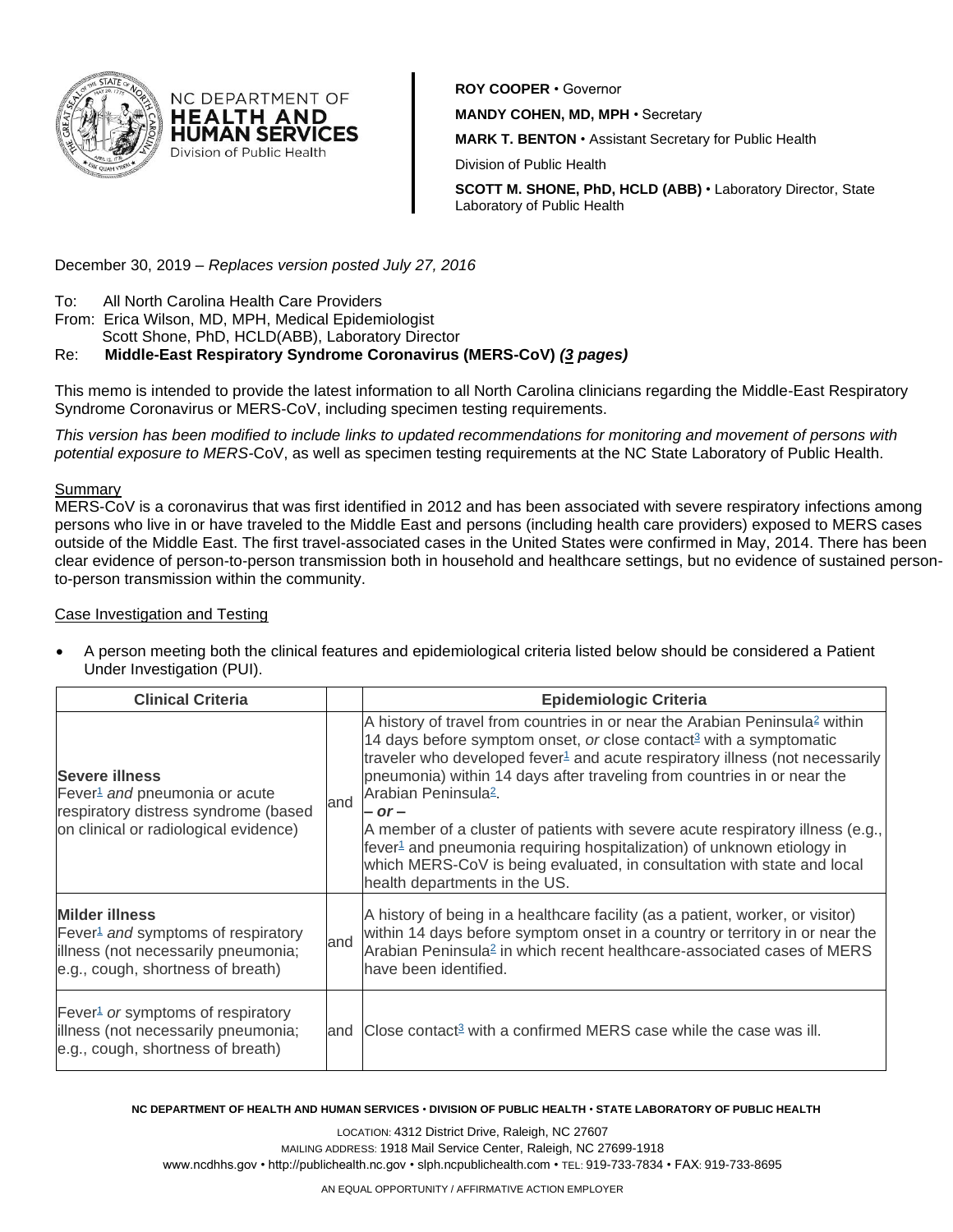- **Clinicians caring for patients meeting these criteria should immediately contact their local health department or the state Communicable Disease Branch (919-733-3419; available 24/7) to discuss laboratory testing and control measures.**
- Persons who meet criteria should also be evaluated for common causes of community-acquired pneumonia, if not already done. *(Note: Viral culture should not be attempted in cases with a high index of suspicion.)* MERS-CoV infection should still be considered even if another pathogen is identified, since co-infections have been reported.
- Any cluster of severe acute respiratory illness in healthcare workers in the United States should be thoroughly investigated. Occurrence of a severe acute respiratory illness cluster of unknown etiology should prompt immediate notification of local public health for further investigation and testing.
- Testing for MERS-CoV is available at the North Carolina State Laboratory of Public Health. Testing requires consultation and pre-approval from the state Communicable Disease Branch. Detailed information about specimen collection and transport is listed on the next page and at [https://slph.ncpublichealth.com/bioterrorism/mers.asp.](https://slph.ncpublichealth.com/bioterrorism/mers.asp)

#### Infection Control

- Transmission of MERS-CoV has been documented in healthcare settings. See CDC's updated Interim Guidance for Healthcare Professionals at<https://www.cdc.gov/coronavirus/mers/interim-guidance.html>
- Standard, contact, and airborne precautions are recommended for management of patients in healthcare settings with known or suspected MERS-CoV infection. These include:
	- o Use of fit-tested NIOSH-approved N95 or higher level respirators
	- o Use of gowns, gloves and eye protection
	- o Use of negative-pressure airborne infection isolation rooms if available
- A facemask should be placed on the patient if an airborne infection isolation room is not available or if the patient must be moved from his/her room.
- Additional guidance is available at [http://www.cdc.gov/coronavirus/mers/infection-prevention-control.html.](http://www.cdc.gov/coronavirus/mers/infection-prevention-control.html)

### Monitoring and Movement of Exposed persons

• Recommendations for public health monitoring and movement restrictions for healthcare personnel and others potentially exposed to MERS-CoV are based on the level of exposure (high risk, some risk, and low risk). Details are available at [https://www.cdc.gov/coronavirus/mers/hcp/monitoring-movement-guidance.html.](https://www.cdc.gov/coronavirus/mers/hcp/monitoring-movement-guidance.html)

### Treatment

• No antivirals are currently available for treatment of MERS-CoV or other novel coronavirus infections.

# **Reporting**

• MERS-CoV infections are reportable in North Carolina. Physicians are required to contact their local health department or the state Communicable Disease Branch (919-733-3419) as soon as MERS-CoV infection is reasonably suspected.

Recommendations may change as new information becomes available. Updated information and guidance are available from the CDC at [http://www.cdc.gov/coronavirus/mers/index.html.](http://www.cdc.gov/coronavirus/mers/index.html)

<sup>1</sup>Fever may not be present in some patients, such as those who are very young, elderly, immunosuppressed, or taking certain medications. Clinical judgement should be used to guide testing of patients in such situations.

<sup>2</sup>Countries considered in the Arabian Peninsula and neighboring include: Bahrain; Iraq; Iran; Israel, the West Bank, and Gaza; Jordan; Kuwait; Lebanon; Oman; Qatar; Saudi Arabia; Syria; the United Arab Emirates (UAE); and Yemen.

<sup>3</sup>Close contact is defined as: a) being within approximately 6 feet (2 meters) or within the room or care area of a confirmed MERS case for a prolonged period of time (e.g., healthcare personnel, household members) while not wearing recommended personal protective equipment (i.e., gowns, gloves, respirator, eye protection); or b) having direct contact with infectious secretions of a confirmed MERS case (e.g., being coughed on) while not wearing recommended personal protective equipment.